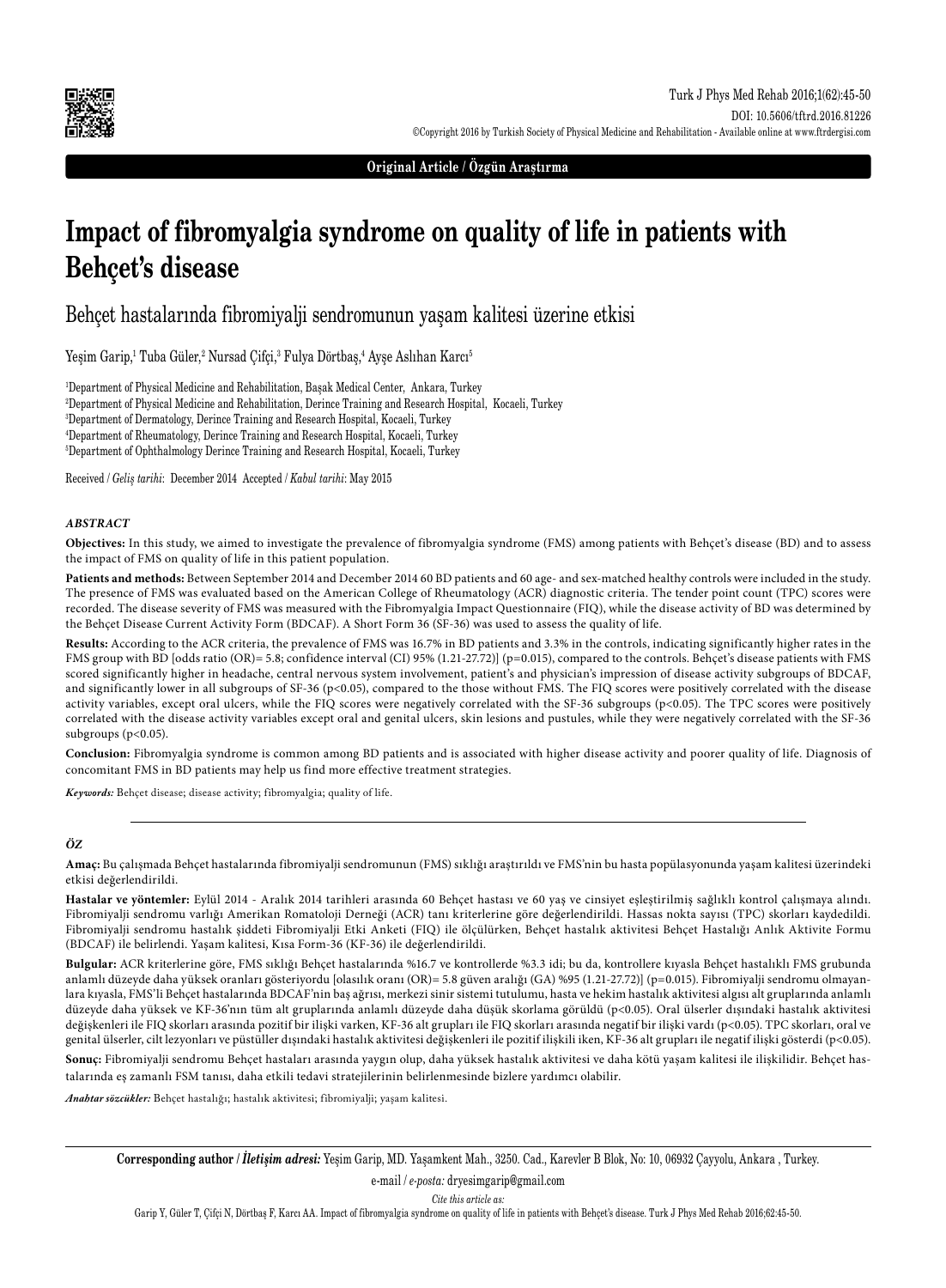Behçet's disease (BD) was first described by the Turkish physician, Hulusi Behçet in 1937, as a triad of recurrent aphthous stomatitis, genital aphthae, and relapsing uveitis.<sup>[1]</sup> It is a chronic progressive disorder which also affects cardiovascular, pulmonary, neurological, and gastrointestinal systems.[2] Musculoskeletal involvement such as arthritis, arthralgia, enthesitis and sacroiliitis can be seen in the course of BD.[3]

Fibromyalgia syndrome (FMS) is a chronic disorder of unknown etiology, characterized by chronic widespread musculoskeletal pain accompanied by fatigue, sleep disturbance, and mood disorders such as anxiety and depression.<sup>[4]</sup> Epidemiological surveys have suggested that the prevalence of FMS ranges between 2 and 7% in the overall population.[5,6] Fibromyalgia syndrome can coexist with other rheumatic diseases; in earlier studies, the frequency of coexisting FMS was reported to be 15% in rheumatoid arthritis,<sup>[7]</sup> 16.9% in ankylosing spondylitis,[8] 35.7% in systemic lupus erythematosus,[9] 12% in systemic sclerosis, and 7.1% in familial Mediterranean fever.<sup>[6]</sup> Although fatigue, pain, depression, anxiety, and sleep disorders are prominent characteristics of FMS, they are also significant aspects of other rheumatic diseases.<sup>[10]</sup> Since FMS and other rheumatic diseases require different treatment strategies, differential diagnosis is of utmost importance.

In this study, we aimed to investigate the prevalence of FMS among the patients with BD and to assess the impact of FMS on the quality of life (QoL) in terms of severity of pain, vitality, and social and emotional functioning.

## **PATIENTS AND METHODS**

Between September 2014 and December 2014, a total of 60 patients with BD who were admitted to outpatient physical medicine and rehabilitation and rheumatology clinics were consecutively enrolled. Inclusion criteria were as follows: age between 18 and 65 years and meeting the International Study Group Criteria for Behçet's disease.[11] Exclusion criteria were coexisting inflammatory rheumatic diseases, endocrine diseases including diabetes mellitus, thyroid dysfunction, and severe chronic psychological diseases.

We assessed the presence of FMS according to 1990 American College of Rheumatology (ACR) diagnostic criteria:[12] *(i)* chronic generalized pain in both sides of the body, both axial and peripheral, below and above the waist; *(ii)* the presence of at least 11 of 18 tender points on digital palpation with a pressure of approximately 4 kg/cm2 . The tender point count (TPC) was measured by the same physician. The patients were divided into two groups: group 1 consisted of 10 patients with FMS and group 2 consisted of 50 patients without FMS. A control group was constituted including 60 age- and sex-matched healthy individuals. Fibromyalgia Impact Questionnaire (FIQ) was used to determine fibromyalgia disease severity.[13] Patient data including age, sex, disease duration, and history of joint involvement were recorded. Joint involvement was defined as pain, swelling or restriction of the peripheral joints. Behçet's disease activity was assessed with the Turkish version of Behçet Disease Current Activity Form (BDCAF).<sup>[14]</sup> Clinical features of the patients including headache, oral and genital ulcers, skin lesions, joint involvement, gastrointestinal system involvement, eye involvement, central nervous system involvement, major vessel involvement and patient's and physician's impression of disease activity were evaluated. Eye activity was determined by a single ophthalmologist and scored between 0 and 3. Oral aphthae, genital ulcers, and skin lesions were assessed by a single dermatologist. Severity of pain was measured by using 100 mm visual analog scale-pain (VAS-pain).[15] Quality of life was evaluated by using Short Form 36 (SF-36).<sup>[16]</sup>

A written informed consent was obtained from each patient. Medical Research Ethics Committee approved the study protocol. The study was conducted in accordance with the principles of the Declaration of Helsinki.

#### **Statistical analysis**

The statistical analysis was performed using IBM SPSS for Windows, version 21.0 software (IBM Corporation, Armonk, NY, USA). Descriptive data were presented in mean ± standard deviation (SD) and median scores. The Mann-Whitney U test was used to analyze abnormally distributed data. Categorical variables were evaluated by the chi-square and Fisher's exact tests. The Spearman's correlation analysis was used to analyze the level of the correlation between the variables. A *p* value of <0.05 was considered statistically significant.

#### **RESULTS**

Sixty patients with BD (33 males, 27 females; mean age 37.0±11.7 years; range 18 to 64 years) and 60 healthy controls (33 males, 27 females; mean age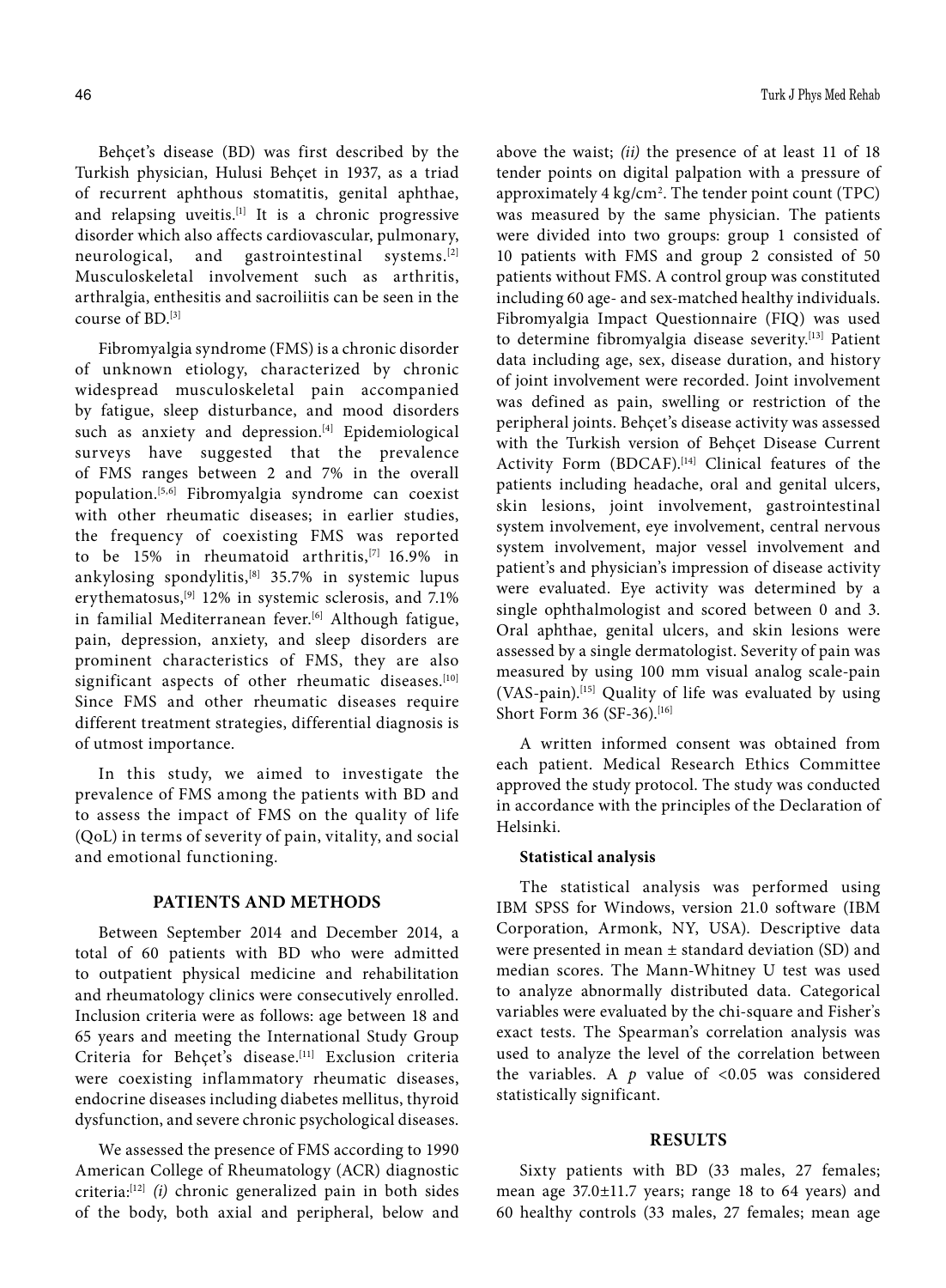|                          | Group 1<br>(BD patients with FMS) (n=10) |               |                |        | Group 2<br>(BD patients without FMS) (n=50) |    |                 |                |            |
|--------------------------|------------------------------------------|---------------|----------------|--------|---------------------------------------------|----|-----------------|----------------|------------|
|                          | n                                        | $\frac{0}{0}$ | Mean±SD        | Median | n                                           | %  | Mean±SD         | Median         | p          |
| Age (years)              |                                          |               | $38.8 \pm 8.7$ | 37     |                                             |    | $36.7 \pm 12.2$ | 36             | 0.473      |
| Sex ratio                |                                          |               |                |        |                                             |    |                 |                | 0.09       |
| Male                     | 3                                        |               |                |        | 30                                          |    |                 |                |            |
| Female                   | 7                                        |               |                |        | 20                                          |    |                 |                |            |
| Visual analog scale-pain |                                          |               | $66{\pm}30.3$  | 75     |                                             |    | $33.2 \pm 29.8$ | 30             | $0.005*$   |
| Tender point count       |                                          |               | $13.4 \pm 2.1$ | 13     |                                             |    | $2.8 \pm 2.9$   | $\overline{c}$ | $< 0.001*$ |
| Disease duration (year)  |                                          |               | $8.9 \pm 5.7$  | 7.5    |                                             |    | $8.5 \pm 8.3$   | 5.5            | 0.365      |
| Joint involvement        | 4                                        | 40            |                |        | 24                                          | 48 |                 |                | 0.741      |

**Table 1.** Clinical characteristics of Behçet's disease patients with/without fibromyalgia syndrome

BD: Behçet's disease; FMS: Fibromyalgia syndrome; SD: Standard deviation; \* p<0.05 (significant).

34.5±10.2 years; range 18 to 60 years) participated in this study. The male-female ratio was 1.22. Age did not significantly differ among the groups (p>0.05).

According to the ACR criteria, the rate of FMS was found to be 16.7% in BD patients and 3.33% in the controls, indicating significantly higher rates in the FMS group with BD [odds ratio (OR)=5.8 confidence interval (CI) 95% (1.21-27.72)] (p<0.05), compared to the controls.

The patients with BD were divided into two groups according to the presence of FMS. Group 1 consisted of 10 patients (3 males, 7 females; mean age 38.8±8.7 years; range 27 to 58 years) with FMS and group 2 consisted of 50 patients (30 males, 20 females; mean age 36.7±12.2 years; range 18 to 64 years) without FMS. Age and sex did not significantly differ among the groups (p>0.05). Demographic and clinical data were shown in Table 1.

The patients in group 1 scored significantly higher in headache, central nervous system involvement, patient's impression of disease activity today and last 28 days and physician's impression of disease activity today subgroups of BDCAF, while the scores were significantly lower in all subgroups of SF-36, compared

**Table 2.** Comparison of the groups in terms of disease activity and quality of life

|                                                             | Group 1<br>(BD patients with FMS)<br>$(n=10)$ |                  | Group 2<br>(BD patients without FMS)<br>$(n=50)$ |                |               |
|-------------------------------------------------------------|-----------------------------------------------|------------------|--------------------------------------------------|----------------|---------------|
|                                                             | $Mean \pm SD$                                 | Median           | $Mean \pm SD$                                    | Median         | $\mathcal{P}$ |
| Headache (0-4)                                              | $2.1 \pm 1.6$                                 | 2.5              | $0.8 \pm 1.2$                                    | $\mathbf{0}$   | $0.020*$      |
| Oral ulcers (0-4)                                           | $1.7 \pm 1.8$                                 | 1.5              | $1.0 \pm 1.3$                                    | $\Omega$       | 0.200         |
| Genital ulcers (0-4)                                        | $0.3 \pm 1.0$                                 | $\mathbf{0}$     | $0.3 \pm 0.9$                                    | $\mathbf{0}$   | 0.758         |
| Erythema nodosum/superficial thrombophlebitis (0-4)         | $0.4 + 0.8$                                   | $\bf{0}$         | $0.4 + 0.9$                                      | $\Omega$       | 1.000         |
| Pustules $(0-4)$                                            | $0.8 + 1.1$                                   | $\mathbf{0}$     | $0.6{\pm}1.0$                                    | $\Omega$       | 0.452         |
| Arthralgia (0-4)                                            | $2.1 \pm 1.5$                                 | $\overline{2}$   | $1.2 \pm 1.4$                                    | 0.5            | 0.069         |
| Arthritis (0-4)                                             | $0.8 + 1.5$                                   | $\boldsymbol{0}$ | $0.5 \pm 1.1$                                    | $\mathbf{0}$   | 0.381         |
| Gastrointestinal system involvement (0-4)                   | $0.3 \pm 0.7$                                 | $\mathbf{0}$     | $0.1 \pm 0.3$                                    | $\Omega$       | 0.139         |
| Eye involvement $(0-3)$                                     | $1.1 \pm 1.3$                                 | 0.5              | $0.5 \pm 1.1$                                    | $\Omega$       | 0.091         |
| Central nervous system involvement (0-5)                    | $1.4 \pm 1.6$                                 | 1                | $0.4 + 0.9$                                      | $\mathbf{0}$   | $0.010*$      |
| Major vessel involvement (0-4)                              | $0.5 \pm 0.9$                                 | $\mathbf{0}$     | $0.2 \pm 0.7$                                    | $\Omega$       | 0.080         |
| Patient's impression of disease activity-today (0-6)        | $2.8 \pm 1.8$                                 | $\overline{4}$   | $1.8 + 1.5$                                      | 2              | $0.040*$      |
| Patient's impression of disease activity-last 28 days (0-6) | $3.1 \pm 1.5$                                 | 4                | $1.8 + 1.4$                                      | 2              | $0.020*$      |
| Physician's impression of disease activity-today (0-6)      | $3.2 \pm 1.2$                                 | 3.5              | $1.7 \pm 1.3$                                    | $\overline{2}$ | $0.001*$      |
| SF-36-physical function                                     | $47.5 \pm 29.4$                               | 42.5             | 78.9±25.7                                        | 90             | $0.004*$      |
| SF-36-physical role                                         | $22.5 \pm 34.3$                               | $\mathbf{0}$     | $66.5 \pm 41.5$                                  | 100            | $0.004*$      |
| SF-36-bodily pain                                           | $25.4 \pm 17.7$                               | $\mathbf{0}$     | $66.8 \pm 22.6$                                  | 62             | $< 0.001*$    |
| SF-36-general health                                        | $22.4 \pm 18.4$                               | 20               | $56.7 \pm 3.0$                                   | 61             | $0.001*$      |
| SF-36-vitality                                              | $22.0 \pm 14.9$                               | 25               | $60.2 \pm 24.0$                                  | 65             | $< 0.001*$    |
| SF-36-social functioning                                    | 47.5±22.7                                     | 37.5             | $83.8 \pm 23.5$                                  | 100            | $< 0.001*$    |
| SF-36-emotional role                                        | 36.7±45.7                                     | 16.65            | $8.0 \pm 37.5$                                   | 100            | $0.003*$      |
| SF-36-mental                                                | 39.6±16.6                                     | 40               | $60.2 \pm 14.3$                                  | 60             | $0.001*$      |

BD: Behçet's disease; FMS: Fibromyalgia syndrome; SD: Standard deviation; SF-36: Short Form 36; \* p<0.05 (significant).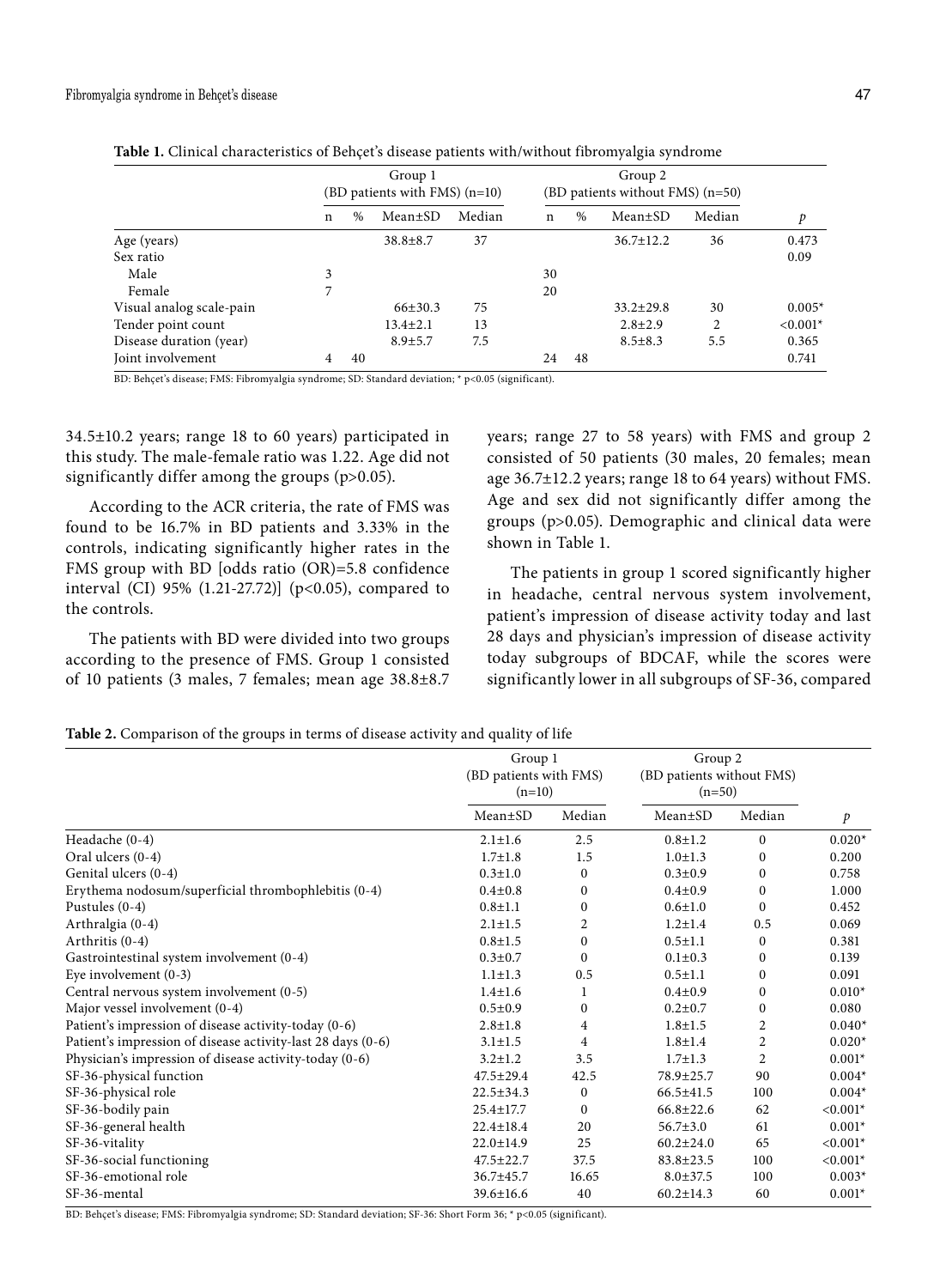to the group 2  $(p<0.05)$  (Table 2). There was no difference in the scores of oral-genital ulcers, erythema nodosum/superficial thrombophlebitis, pustules, arthralgia, arthritis, eye, gastrointestinal system, and major vessel involvement among the groups (p>0.05).

The Spearman's rank correlation test revealed that the FIQ scores were linearly correlated with headache, genital ulcers, erythema nodosum/superficial thrombophlebitis, pustules, arthralgia, arthritis, gastrointestinal system involvement, eye involvement, central nervous system involvement, major vessel involvement, patient's impression of disease activity today and last 28 days and physician's impression of disease activity today subgroups of BDCAF (r=0.41, 0.26, 0.25, 0.3, 0.49, 0.3, 0.37, 0.45, 0.6, 0.44, 0.39, 0.43 and 0.53, respectively) ( $p$ <0.05), while they were negatively correlated with physical function, physical role, bodily pain, general health, vitality, social functioning, emotional role and mental subgroups of SF-36 (r= -0.6, -0.69, -0.77, -0.68, -0.78, -0.71, -0.5, and -0.64, respectively) (p<0.05). No correlation was found between the FIQ scores and oral ulcers (p>0.05).

According to Spearman's rank correlation test, the TPC was found to be linearly correlated with headache, arthralgia, arthritis, gastrointestinal system involvement, eye involvement, central nervous system involvement, major vessel involvement, patient's impression of disease activity today and last 28 days and physician's impression of disease activity today subgroups of BDCAF (r=0.32, 0.45, 0.28, 0.31, 0.39, 0.43, 0.33, 0.28, 0.28, and 0.44, respectively) (p<0.05), while it was negatively correlated with physical function, physical role, bodily pain, general health, vitality, social functioning, emotional role and mental subgroups of SF-36 (r= -0.46, -0.57, -0.63, -0.49, -0.64, -0.66, -0.37, and -0.48, respectively) ( $p$ <0.05). There was no correlation between TPC and BDCAF scores including oral and genital ulcers, erythema nodosum/superficial thrombophlebitis and pustules (p>0.05).

## **DISCUSSION**

Fibromyalgia syndrome is a chronic rheumatic disorder characterized by chronic widespread pain as well as a combination of symptoms including fatigue, cognitive dysfunction, anxiety and depression, sleep disturbance, stiffness, headache, muscle spasm, and swelling of joints.<sup>[17]</sup> It has been suggested that neuroendocrine, neurotransmitter and sleep physiology disturbances, and psychological factors may play a role in the development of FMS.[18] Giacomelli et al.<sup>[19]</sup> explained the etiopathogenesis of FMS with central sensitization and impaired descending pain modulation, which are two main mechanisms prompting pain hypersensitivity.

In addition, FMS may present with other rheumatic diseases. It is important to identify the association of FMS with other rheumatic diseases which share a number of common features such as chronic pain, fatigue, and mood disorders.<sup>[10]</sup>

There are possible mechanisms which can explain FMS in rheumatic diseases. First, immune dysregulation may precipitate the development of FMS.[20] Caro et al.[21] reported immunoglobulin deposition at the dermal-epidermal junction of the patients with FMS. Second, it may be due to the effects of cytokines. It has been suggested that proinflammatory cytokines such as interleukin (IL)-1β, IL-6, IL-8 and tumor necrosis factor alpha (TNF-α) cause ˝cytokine-induced sickness behavior˝. [22] There are similarities between fibromyalgia symptoms and these behavior changes including general malaise, fatigue, reduced activity, impairment in social interaction, sleep disorders.<sup>[22]</sup>

To the best of our knowledge, there are few studies in the literature investigating the prevalence of FMS in the patients with BD. In our study, 10 patients (3 males and 7 females) with BD fulfilled the 1990 ACR criteria for classification of FMS. We found the prevalence of FMS in Turkish patients to be 16.7% (25.9% among women and 9.1% among men). The prevalence of FMS in Turkish patients was previously reported to be 9.2% by Yavuz et al.,<sup>[23]</sup> 5.7% by Haliloglu et al.,<sup>[6]</sup> and 18% by Melikoglu and Melikoglu.<sup>[24]</sup> In the study of Al-Izzi and Jabber<sup>[25]</sup> conducted in 90 Iraqi patients with BD, the rate of concomitant FMS was reported to be 8.9%. Lee et al.<sup>[26]</sup> reported the FMS frequency in 70 Korean patients with BD (25 males and 45 females) to be 37.1%. However, they concluded that high FMS prevalence might be due to female predominance in their study cohort.[26] Female predominance is an important characteristic of FMS, due to the hormone-associated mechanisms and sexrelated response to the tender points.<sup>[24]</sup>

Our study investigated the relationship between FMS and disease activity in the patients with BD. We found higher activity scores in headache, central nervous system involvement, patient's and clinician's impression of disease activity subgroups of BDCAF in the patients with FMS than in the patients without FMS. Given the fact that these parameters are not objective disease parameters of BD, we initially considered that BD activity might not be associated with the presence of FMS. However,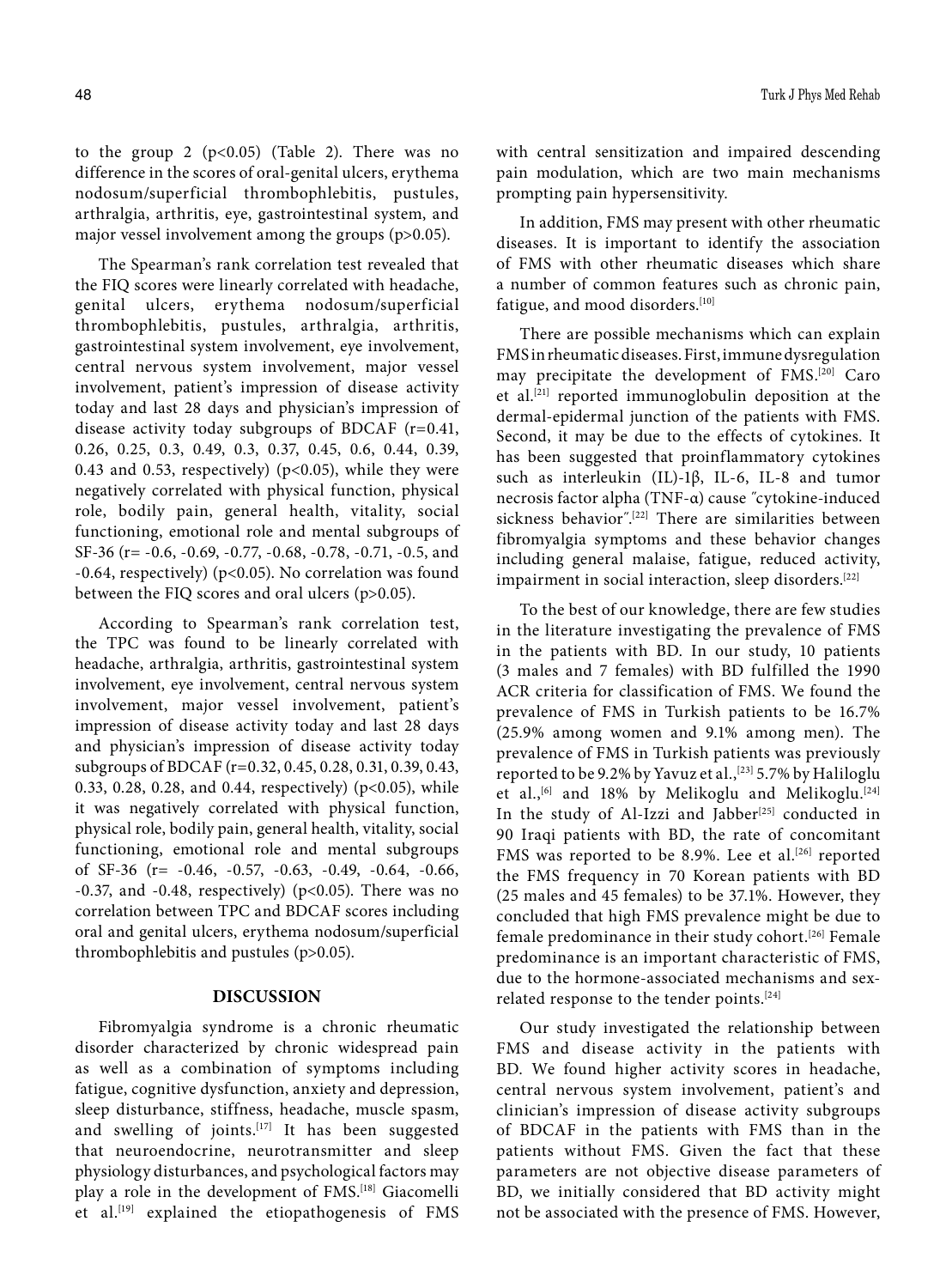when the correlation of TPC and FIQ with BDCAF scores was analyzed, we detected a strong association between the disease severity of FMS and almost all disease activity variables of BD. Among disease activity parameters, arthralgia, headache, and central nervous system involvement showed the highest associations with fibromyalgia disease severity. There may two reasons for this relation. First, headache and central nervous system involvement parameters of BD might be linked with a predisposition to develop FMS, as central nervous system dysfunction is the primary pathophysiologic mechanism underlying FMS. Second, arthralgia and headache are parameters of BDCAF which refer pain. Pain may be the possible pathogenic link among these diseases. Vierck<sup>[27]</sup> reported that central pain associated with FMS might result from abnormal peripheral pain input. Our results also support this mechanism whereby chronic nociceptive input induces central sensitization and activates the sympathetic nervous system.

Based on these findings, we concluded that disease activity in BD was associated with disease severity of FMS. Headache, arthralgia, and central nervous system involvement were the most important variables which induced FMS symptoms in the patients with BD. However, oral and genital ulcers, skin lesions and pustules were less associated with exacerbation of FMS. Similarly, in the study of Haliloglu et al.<sup>[6]</sup> conducted in 53 Turkish BD patients, a significant correlation between FIQ and BDCAF scores was found. The authors reported that concomitant FMS in BD might cause increased pain, fatigue, and functional impairment, leading to perception of increased disease activity. On the other hand, Melikoglu and Melikoglu<sup>[24]</sup> found differences only in fatigue, headache, arthralgia, and patient's impression of disease activity between the patients with/without FMS. Oral and genital ulcers, erythema nodosum, thrombophlebitis and pustular lesion parameters did not differ among the groups. Additionally, FIQ scores were correlated with only headache and arthralgia items of BDCAF. Therefore, the authors suggested that higher prevalence of FMS in BD was affected by BD itself, rather than its severity. On the other hand, in the study of Lee et al.,<sup>[26]</sup> neither FIQ scores nor TPC were correlated with the disease activity levels determined by summing the clinical manifestations of BD. The presence of FMS did not differ significantly between BD patients with/without severe manifestations. Additionally, the authors assessed anxiety and depression levels of the patients and found a correlation between FMS disease severity and State-Trate Anxiety Inventory and Beck

Depression Inventory scores. They concluded that the severity of BD did not influence the development of FMS.

There were two limitations in the study. The first one was relatively small number of patients. The second one was cross-sectional design which limited the interpretation of the link between BD and FM.

To the best of our knowledge, this is the first study to examine the effect of FMS on QoL domains in the patients with BD. We found deterioration in QoL in BD patients with FMS, compared to the patients without FMS. Moreover, we determined strong associations between the disease severity of FMS and QoL domains. Our study showed that FMS had a negative impact on QoL in terms of pain, functional status, energy, general and mental health, and social and emotional functioning in the patients with BD.

In conclusion, FMS is common in the patients with Behçet's disease and is associated with higher disease activity and poorer quality of life. Among the disease activity variables, headache, arthralgia, and central nervous system involvement are more strongly associated with FMS severity rather than oral and genital ulcers, skin lesions and pustules. Fibromyalgia syndrome may mimic increased activity of other rheumatic diseases due to its common symptoms such as pain, functional limitation and fatigue. Since FMS and other rheumatic diseases require different treatment strategies, differential diagnosis is of utmost importance.

## **Declaration of conflicting interests**

The authors declared no conflicts of interest with respect to the authorship and/or publication of this article.

### **Funding**

The authors received no financial support for the research and/or authorship of this article.

### **REFERENCES**

- 1. Yazici A, Cefle A, Savli H. The frequency of MEFV gene mutations in Behcet's disease and their relation with clinical findings. Rheumatol Int 2012;32:3025-30.
- 2. Bodur H, Borman P, Ozdemir Y, Atan C, Kural G. Quality of life and life satisfaction in patients with Behçet᾿s disease: relationship with disease activity. Clin Rheumatol 2006;25:329-33.
- 3. Bicer A. Musculoskeletal Findings in Behcet's Disease. Patholog Res Int 2012;2012:653806.
- 4. Plazier M, Ost J, Stassijns G, De Ridder D, Vanneste S. Pain characteristics in fibromyalgia: understanding the multiple dimensions of pain. Clin Rheumatol 2015;34:775-83.